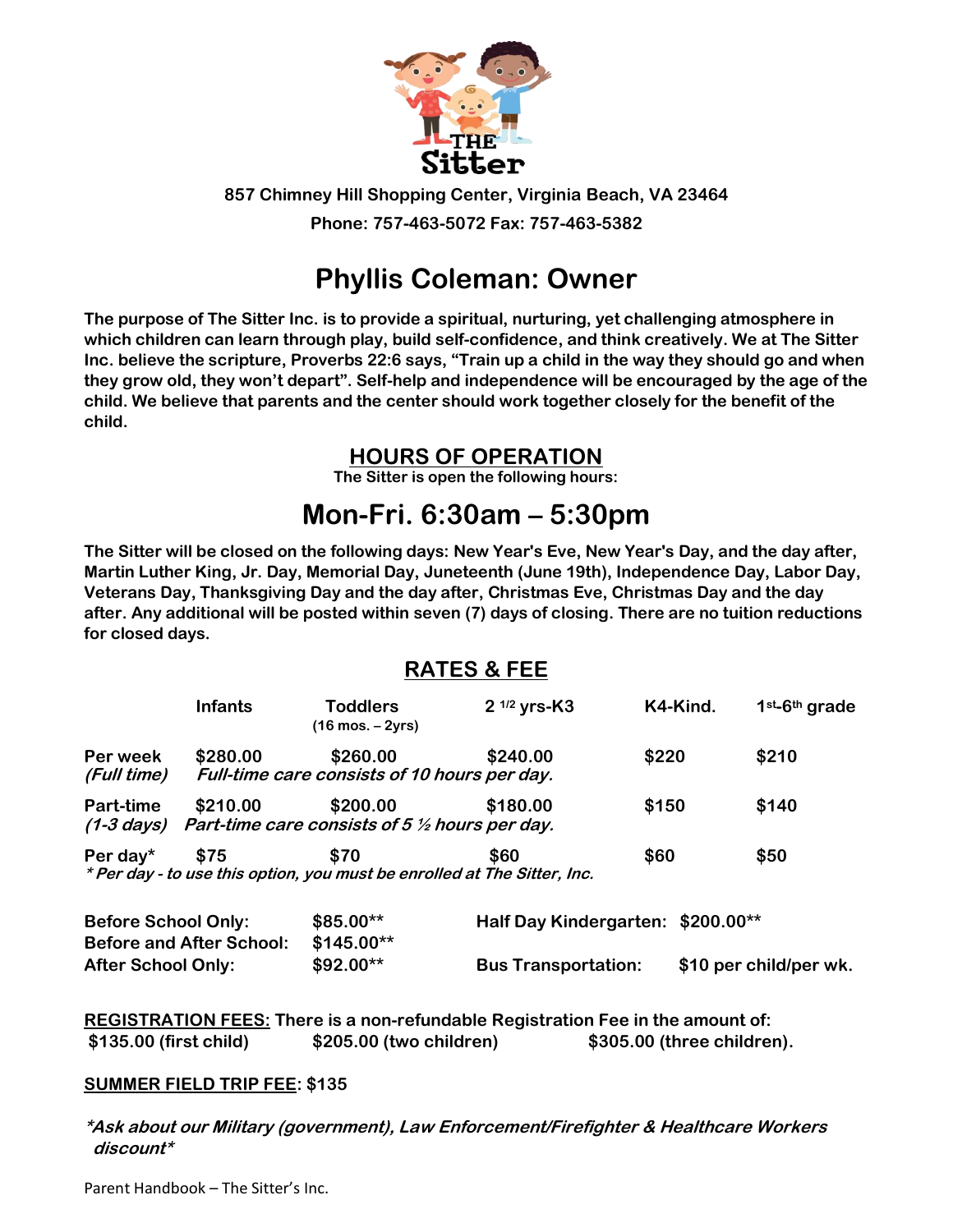### **PAYMENTS**

**The Sitter accepts cash, local checks, and all major credit cards for payment. Daycare payments are due on Monday of each week. There will be a \$7.00 late fee per day if payment is not made on Monday and the child is in regular attendance. Returned checks will incur a fee of \$60.00 which is due within 72 hours of notification.**

#### **ADMISSION**

**The Sitter by state regulations requires that the following information be completed before entering our program: A birth certificate or birth letter or passport, an updated immunization record, a registration form, and an information card is required.**

**In addition, a state school entrance physical must be completed and signed by your child's physician within 15 days of enrollment.**

**Parents or other responsible persons are required to bring the child into the center. They must remain with the child until the supervisor on duty checks the child into the center.**

**Children must be bathed and dressed for the day including socks and shoes. No open-toe shoes are allowed. A complete change of clothing labeled with your child's name must be provided for each child.**

**All licensed daycare centers are mandated by laws to report any suspected child abuse or neglect to the proper authorities.**

#### **TERMINATION PROCEDURES**

**To withdraw a child from The Sitter Inc. for any reason or change contracts you must give the center a two-week written notice. A two-week tuition fee will be charged if the notice is not given.**

#### **LINES OF AUTHORITY:**

**OWNER—Phyllis Coleman** 

#### **DIRECTORS—Amber Parks, Patrice Morrison**

#### **ADMINISTRATOR—Jaquail Cook**

#### **VAN DRIVERS—Libby Maurio (AM), Jaquail Cook (PM)**

#### **COOK—Phyllis Coleman**

#### **STAFF QUALIFICATIONS**

**All staff are required to have at least six months of experience in early childhood and must have the ability to relate to the children, parents, and other staff members. The staff is required to be examined by a physician annually and cleared of any disability that would prevent them from caring for the children. Several members of our staff are MAT certified. All our staff are FIRST AID and CPR certified.**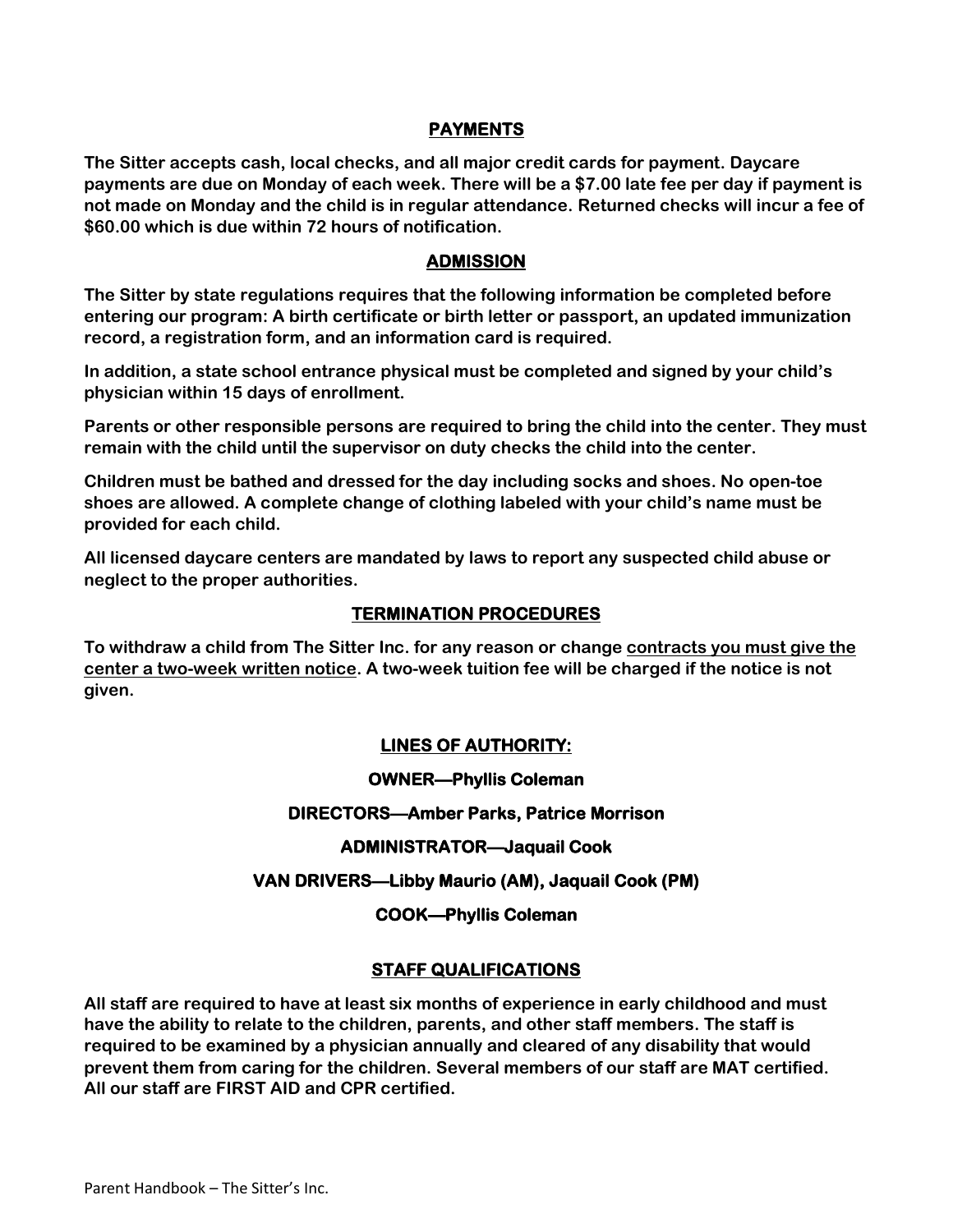## **TRANSPORTATION**

**We do provide transportation to neighboring schools. Rosemont Elementary drops off only in the PM. If a child is absent and/or picked up early, please make sure to notify us. If we are not notified there will be a \$5 per child per trip inconvenience fee!**

#### **SICK POLICY**

**We are trained and it is state policy that we perform daily health checks on all children each day. Children will inevitably get sick, no matter where they are. In childcare settings, children will encounter groups of children outside of their families and will be exposed to illnesses. We ask that parents help us in our quest to keep all the children healthy as we can by keeping your child home if he/she has a severe cough, temperature, diarrhea, sore throat, vomiting - until these symptoms disappear. If any of these symptoms occur while your child is here at The Sitter a trained staff will evaluate your child and request that your child be picked up within the hour. If your child is sent home with a temperature, they are required to be out of the center for 24 hours after the temperature is back to normal. If your child is on medication for an infection, they must be on the medication for 24 before returning to school. We thank you for your cooperation.**

## **MEDICATION**

#### **When medication is administered to a child at The Sitter Inc. following will apply:**

**Prescribed medication with authorization from the child's physician and signature from the parent will be administered. Medication must be in its original container with the child's name and physician's direction clearly stated.**

#### **The following procedure should be followed:**

- **1. Parent or guardian bring medication into the center and completed medicine request with authorization from a doctor.**
- **2. Medication will be stored in the refrigerator or locked box.**
- **3. Medication will be administered by a MAT-certified staff ONLY.**
- **4. Medication will be returned to the parent at the end of the authorization period.**

**Any over-the-counter medication will be administered to children over the age of two with appropriate dosage on the original container accompanied by authorization from the physician.**

**All medication requests are valid for up to ten days unless a physician's written notice for the long-term administering is given.**

#### **HANDWASHING**

**Hand washing is the most important means of interrupting the transmission of communicable diseases. We, at The Sitter Inc., encourage hand washing upon entering the building and throughout the day - before and after meals, toileting/diaper changing, after going outside, and when hands come in contact with bodily fluids.**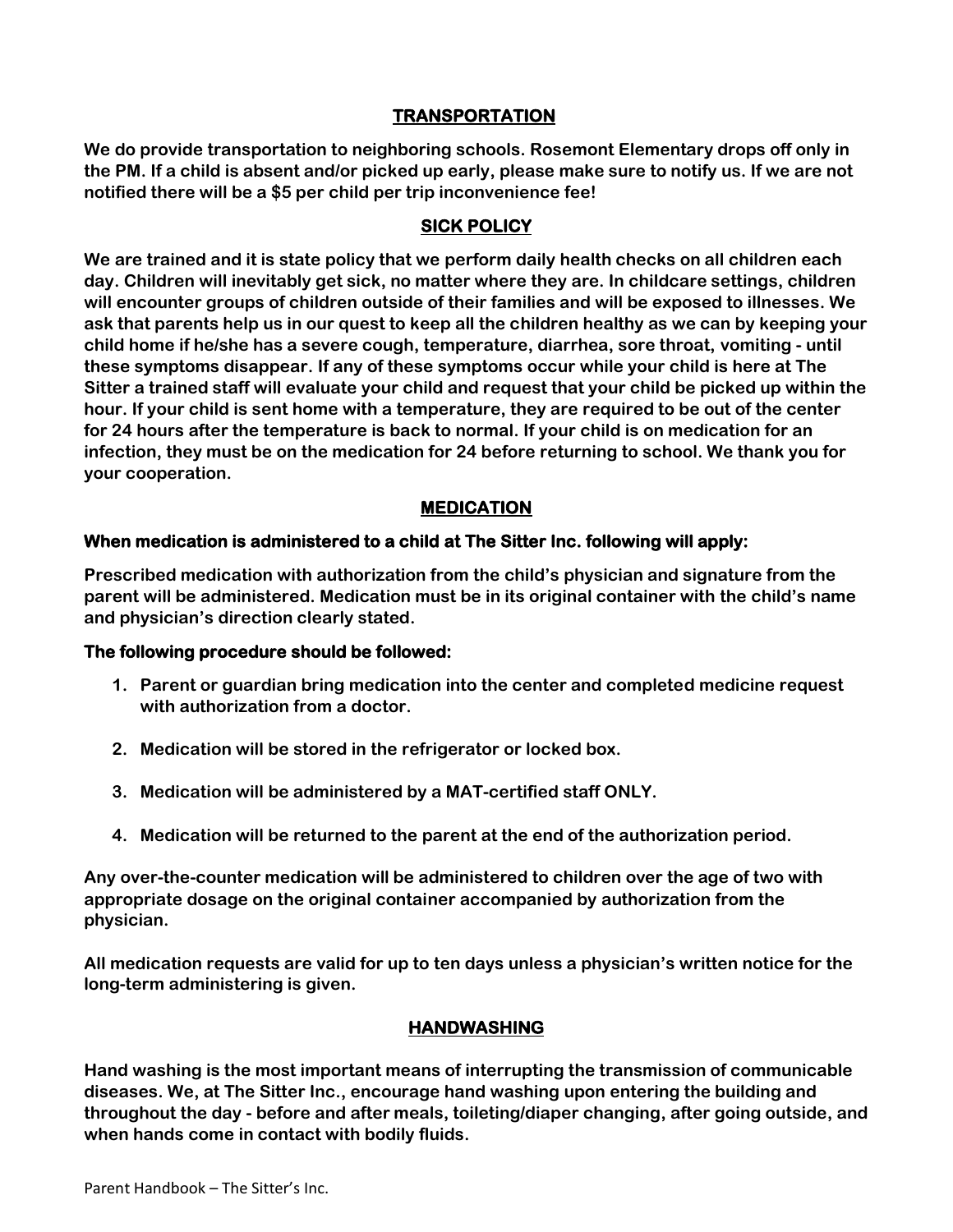## **PERSONAL BELONGINGS**

**All children must bring a change of clothes with their name clearly marked on them. Children who wear diapers must bring enough disposable diapers for their stay at The Sitter Inc. diapers are checked at least every two hours. Each child must bring wipes as well. If your child should run out of diapers or wipes a charge for each will be the following: diapers-- \$2.50 wipes-- \$1.00**

**Please do not bring toys into the center because WE ARE NOT RESPONSIBLE NOR WILL WE REPLACE them if they are lost or broken. This also goes for electronics (tablets, phones, laptops, etc.) for all age groups.** 

## **VIRTUAL LEARNING**

**Make sure that your child has all the materials needed for them to do their classwork because there will be no sharing of items (HEADPHONES, CHARGED DEVICES, CHARGER, NOTEBOOK, HOTSPOT, ETC). THIS IS NOT OUR RESPONSIBILITY!!! Please make sure that your child knows their log-in times and class schedules as well.**

## **PICK UP POLICY**

**Parents must come into the facility and sign out their child/ren at the time of release. If someone other than the parent is picking the child up their names must be listed on the emergency card. If for some reason you are authorizing someone other than the persons on your emergency card is picking up your child, they must show proof of identity in the form of a valid driver's license or VA. ID card.**

## **LATE PICK-UP POLICY**

**The closing time is 5:30 pm daily. A late fee of \$7.00 per minute per child will be imposed if your child is not picked up by closing. Late fees are due at the time of pick up.**

## **FAILURE TO PICK UP CHILD**

**If your child is not picked up 19 minutes past the time of closing, we are required to call The Department of Social Services and The Virginia Police Department. Additionally, you will be charged a fee of \$7.00 per minute per child.**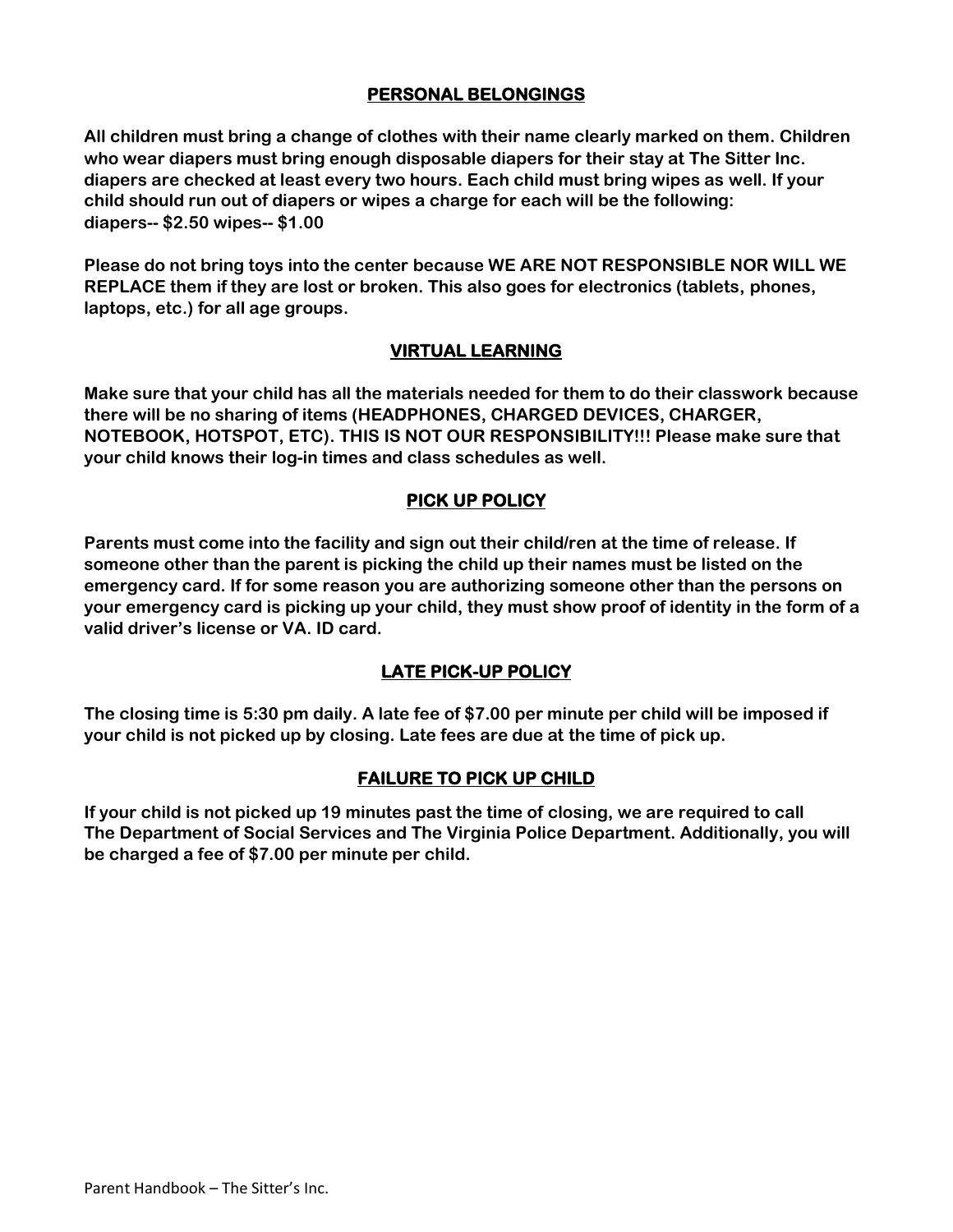## **DISCIPLINE**

**Destructive or unruly behavior will not be tolerated at The Sitter.**

**Our policy on discipline is:**

- **1. A child may be removed from the group within the open view of the caregiver.**
- **2. Denial of food is prohibited.**
- **3. Detention of a child in the center when others are going outdoors for activities shall be kept to a minimum.**
- **4. Positive reinforcement of acceptable behavior is to be used.**
- **5. The use of physical force as a discipline measure is prohibited.**
- **6. Isolation, where a child is left unattended, is prohibited.**
- **7. If a child persists in displaying unruly conduct or behaves in a manner, which may be destructive to themselves or the other children, the parents will be called to pick up the child.**
- **8. Removal from the center for a short period or permanent basis for behavior problems will only be used in extreme cases.**

## **FOOD POLICIES**

**No outside foods are permitted in the center. Our food program is regulated by USDA and we provide breakfast, lunch, and an afternoon snack to all children.**

## **EMERGENCY PLANNING**

**The Sitter staff is trained on safety procedures, special hazards, and commonly occurred accidents. They are trained on evacuation procedures and what to do in the event of accidents. All staff are FIRST AID and CPR certified.**

## **FIRE**

**The Sitter is protected by an alarm system. The automated system is directly connected to the fire department and emergency medical personnel. Monthly fire drills are conducted and evacuation plans are posted. Fire extinguishers are regularly checked and certified by the Fire Brand Co.**

## **SEVERE WEATHER**

**In the event of severe weather, The Sitter is equipped with battery-operated radios and flashlights as well as emergency lighting equipment. The center will contact parents or emergency contacts if early release is required. Parents are required to pick the child up within the hour. During the school year, we do follow the procedures of the Virginia Beach Public School System.**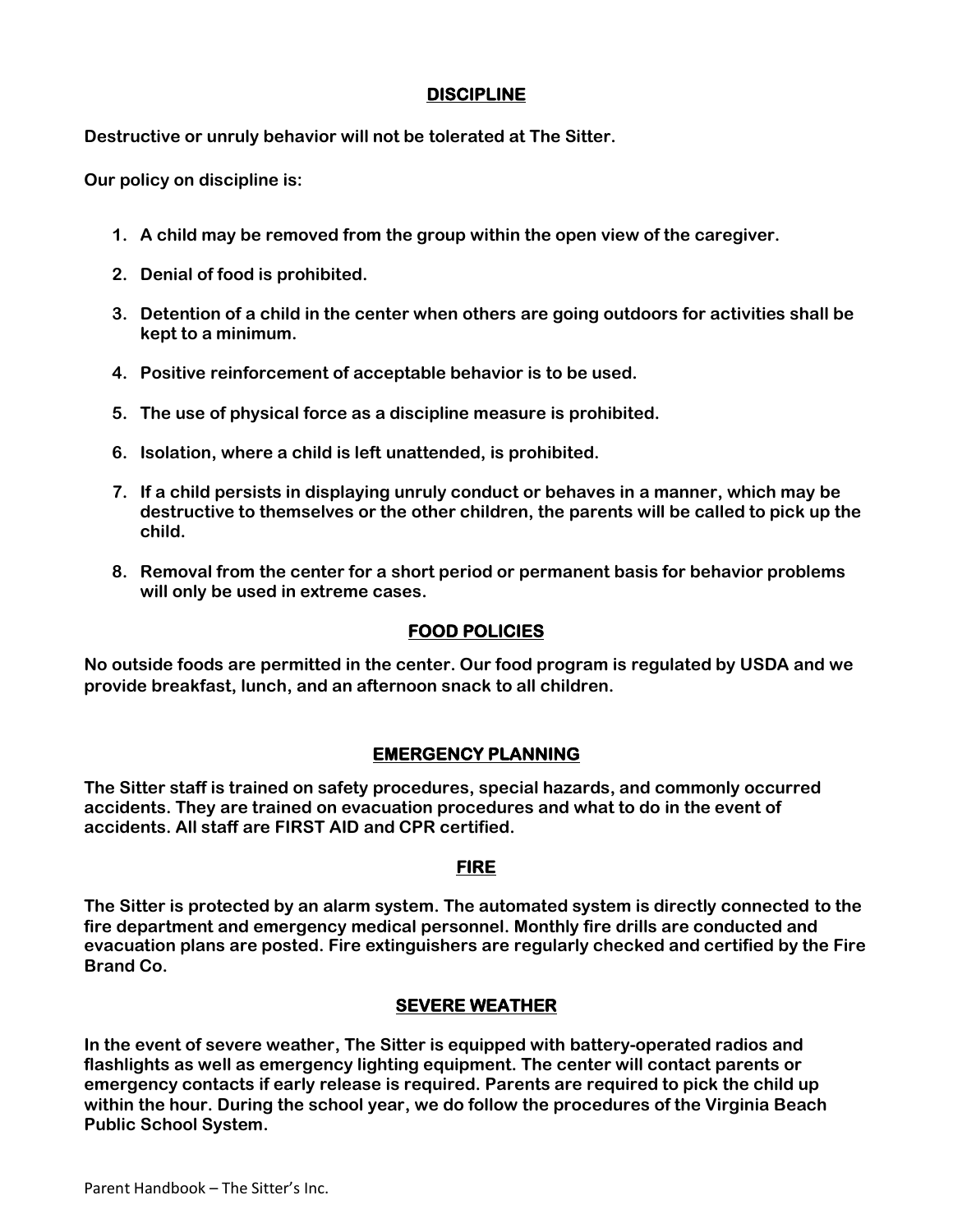#### **MISSING PERSONS**

**If a child is missing, the staff will search the building as well as the grounds, if the child is not found the police and parent will be notified immediately. If a child is attending another school or program and is to attend The Sitter afterward and the child does not get dropped off by the bus or the school does not put the child on the van, we will immediately contact the school officials to see where the child is. If we are not satisfied we will then contact the parent and then the local authorities if necessary.**

## **ACCIDENTS**

**All injuries will be logged with the information on name, date, time, details of the injury. This information will be relayed to the parent on the child's departure. Parents will be notified immediately by phone if a serious injury occurs, if necessary 911 will be contacted.**

#### **OUTSIDE**

**The children will go outside to play at least two times per day for 20 minutes if weather permits. Sunscreen will be applied to each child during warm weather.**

#### **DIAPER CREAM AND SUNSCREEN**

**The staff at The Sitter will apply diaper cream and sunscreen and insect repellant with the parent's authorization form only. If your child has allergies we will allow you to bring in their sunscreen otherwise we will provide sunscreen for all children.**

## **CUSTODIAL PARENT**

**We do have an open-door policy here at The Sitter and will allow parents to come and visit or pick them up.**

## **EMERGENCY EVACUATION OR THREATS**

**We have trained all staff on emergency procedures in the event of an emergency that would cause us to evacuate. We practice our Shelter in Place twice a year so the children and staff will know what to do in the event of an emergency. We will contact the authorities and each teacher will move their class to safety and call the parents in the event we have to evacuate. Each teacher has a copy of the emergency contacts in each classroom along with their attendance book. We will take the children to Rosemont Elementary School for our shelter. The director or supervisor will instruct the staff on when to call the parents. Staff will be assigned to remove children, staff will be assigned to contact parents, staff will be assigned to retrieve emergency supplies, and staff will be assigned to secure the building if time permits. We require that children be picked up at least thirty minutes from the time the parent is called. If the child is not picked up within thirty minutes timeframe we will charge a \$7.00 per minute late fee.**

#### **REPORTING SUSPECTED CHILD ABUSE**

**The Sitter as a licensed Child Care Center is mandated by law to investigate and if circumstance proves we are to report suspected child abuse to the proper authorities.**